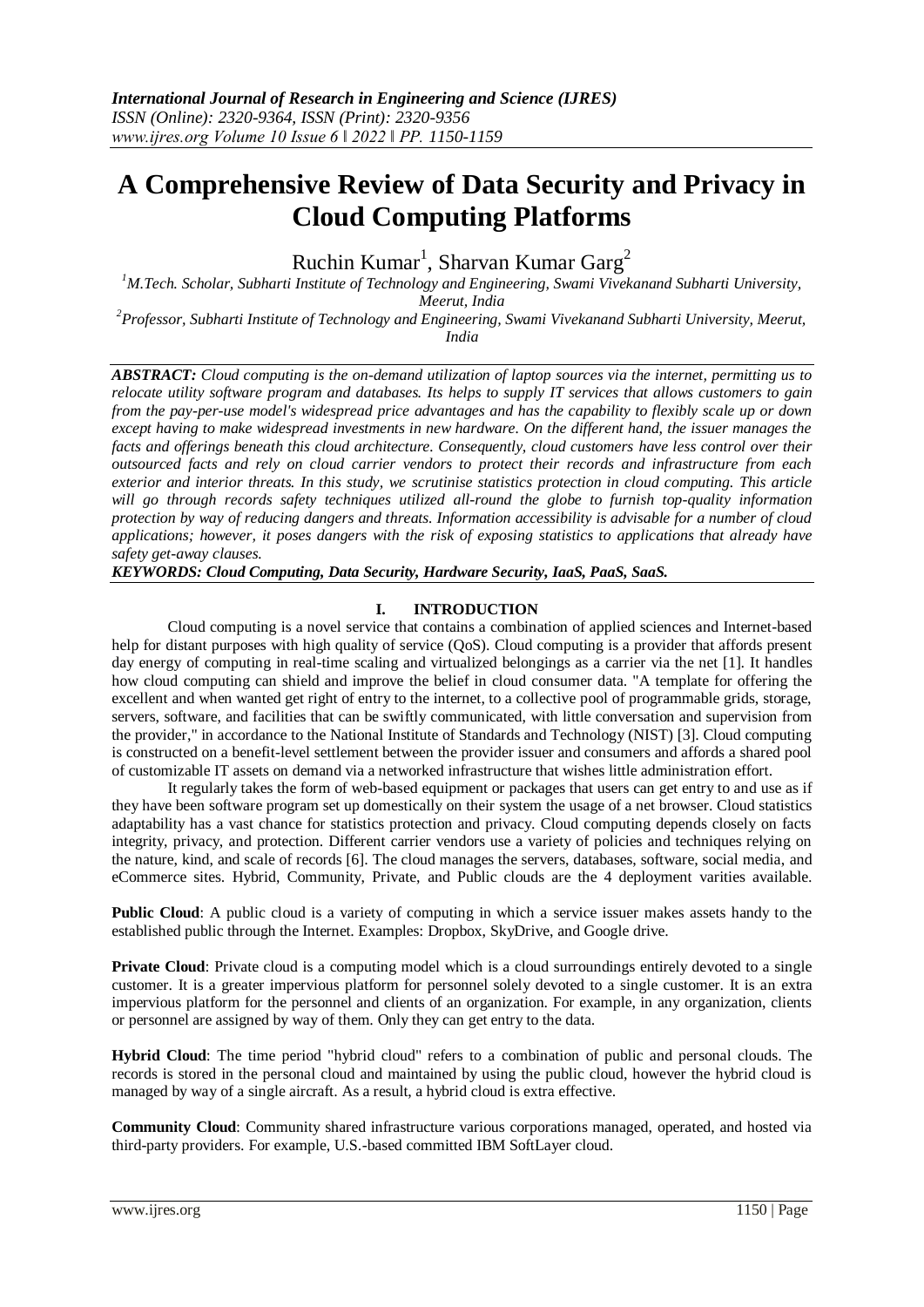## **1.1 CLOUD SECURITY**

There are one-of-a-kind protection problems for cloud computing due to the fact it contains many advances which include networks, databases, working systems, virtualization, useful resource scheduling, transaction administration and reminiscence management. Since cloud computing and net administrations are based totally on a prepare design, they are open to organize type assaults. One of these assaults is the dispersed dissent of advantage attacks.

- 1. Service Provider Security Issues
- 2. Identity and get right of entry to administration
- 3. Securing Data in Transmission
- 4. Infrastructure Security Issues
- 5. Securing Data-Storage
- 6. Network and Server
- 7. Browser Security
- **8.** Authentication

The cloud prototype furnished the three following predominant carrier categories:

#### **1.1.1 INFRASTRUCTURE AS A SERVICE (IAAS)**

'Infrastructure as a Service' is the abbreviation for IASS. It supplied us with nothing greater than computing structure and infrastructure. Additionally, facts storage, virtualization, servers, and networking are covered. The seller administers these resources, whereas customers have right of entry to the data. [7].

With IaaS, the person may additionally set up and execute any software program the place running structures and apps are included. The person does no longer have authority over or accountability for the underlying cloud infrastructure however does have manage over the running system, applications, and storage and some restricted manage over precise networking components. [8] IaaS cloud companies supply these sources on-demand from their giant tools swimming pools positioned in facts centres. Customers may additionally join to a large vicinity community or a specialised digital non-public community via the Internet. With IaaS, IT directors in basic terms purchase the computing, storage, and infrastructure software sources required to run their unique environment, and the relaxation is virtualized. It permits the flexibility, stability, and scalability sought through many businesses in the cloud whilst additionally removing the want for hardware. Additionally, it is a least expensive IT answer for company expansion. Due to the elasticity of IaaS, massive agencies might also make use of the public cloud to scale up or down as required. The occasion assets (CPU, memory, and size) may additionally be resized in seconds from minuscule to huge except putting in a single DIMM chip.

The main advantages of deploying IaaS are that it might also assist become aware of a business's storage requirements, and all agreements are constantly negotiated earlier than installation. The majority of suppliers are in cost of their management. When anybody makes use of this service, they are accountable for managing extra resources, such as applications, data, runtime, and middleware. This is typically for device administrators.

#### **1.1.2 PLATFORM AS A SERVICE (PAAS)**

Platform as a Service (PaaS) is a cloud computing carrier that presents customers with impervious surroundings for developing, running, and managing applications. It is accountable for imparting the runtime surroundings for applications, development, and deployment tools. [10] Additionally, it affords the infrastructure fundamental to deal with the entire lifestyles cycle of creating and deploying internet applications. It offers a platform with equipment for at the same time as testing, developing, and jogging programs. It allows a business enterprise to centre of attention on development. It offers managed security, running system, server software, and backups.

There are many systems in cloud computing in this modern-day technology [11]. The Google cloud platform, Microsoft Azure, Amazon internet services, IBM Cloud, Digital Ocean, etc. In this Platform, we increase and installation our application. There are 4 kinds of Platforms is a provider (PaaS). These are utility delivery-only environments, standalone improvement environments, open Platform as service, and add-on improvement facilities. Application shipping solely surroundings skill on-demand scaling. A standalone improvement surroundings capacity it works independently. It is no longer structured on others. Open Platform as a carrier affords open-source software. [12] Platform as a provider (PaaS) has so many benefits. These are decrease administrative overhead, a decrease whole fee of ownership, scalable solutions, pay-as-peruse, and greater contemporary gadget software. Administrative overhead is these price that is no longer concerned in the improvement or production. The whole price of possession is used to calculate the complete value of shopping for and running technology.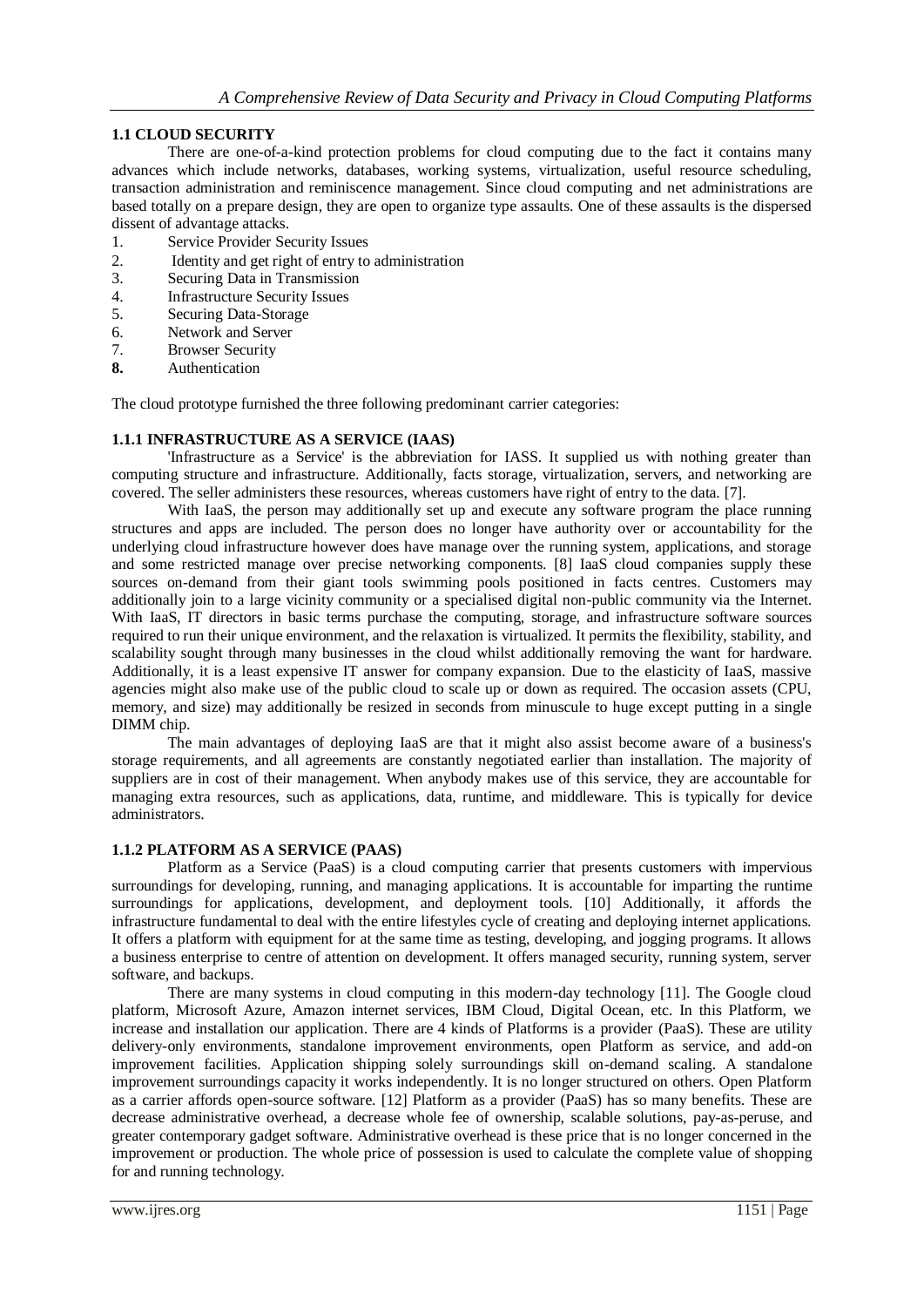Pay per use ability how a lot of storage we used. Only pay for this used storage. Platform as a provider (PaaS) has many issues. These are a lack of portability between Platform is a service, event-based processor scheduling, and safety engineering of Platform is a carrier (PaaS) application. Portability capacity transferring the statistics from one Platform to some other platform [14].

## **1.1.3 SOFTWARE AS A SERVICE (SAAS)**

Program as a benefit, there is a technique of transmitting packages through the Internet as a service, additionally recognized as SaaS. Rather than introducing and preserving software, we may additionally without difficulty get admission to it over the Internet, liberating ourselves from intricate software program and infrastructure. On-demand software program or hosted software program are different phrases for SaaS apps. Software as a provider (SaaS) ability turning in software program to consumers. Rather than obtaining and putting in a program, SaaS customers assist it. This implies that customers of SaaS purposes do now not need to download software, manipulate current IT infrastructures, or deal with any issue of software program administration. Users can also shortly enter the device and make use of a SaaS utility via the Internet from any appropriate device.

SaaS vendors provide the following services:

**Business Services**: A SaaS issuer may additionally assist a new company with a number of commercial enterprise services. ERP (Enterprise Resource Planning), CRM (Customer Relationship Management), invoicing, and income offerings are all blanketed in the SaaS enterprise services.

**Document Management**: SaaS report administration is a software program software for creating, managing, and monitoring digital files furnished through a 1/3 celebration (SaaS providers). Slack, Samepage, Box and Zoho Forms are different examples. \

**Social Networks**: Because the well-known public makes use of social networking sites, social networking provider carriers hire SaaS for their comfort and to manipulate the conventional public's information.

**Mail Services**: Many email companies rent SaaS offerings to take care of the surprising wide variety of customers and load on their email services.

#### **II. RELATED WORKS**

Because cloud computing has quite a few advantages over gain computing and inevitability computing, it is turning into greater popular. Different metrics, such as capacity, interface, and facts kind synchronization, are in contrast [1]. Despite the idea that cloud computing is worried with security, the device lacks a response design for threats internal the facts cloud [2]. Excellent database administration the approach is introduced in diagrammatic and ordered declines [3]. Reduces the measurement of the define Unmistakable mappers in a cloud-based database administration method for enterprises. However, when mapping is done, a hassle arises. Because elective integral components are saved in a disorderly way, a client-centric key company scheme encourages the purchaser to store the necessary aspect and allows the purchaser to make use of the encryption key. Interlopers who have gotten the handy machine misplaced by way of any patron may also leak encryption secrets, which is a problem. [4] In cloud computing, information from cloud clients or consumers is saved on the cloud gain provider's premises, elevating information protection and perception concerns and decreasing the adoption of the cloud computing paradigm. The existing bound-together information encryption method in this work, making sure data safety and safety while decreasing the laptop system's execution cost. [5]. The learn about confirmed hardware that can generate symmetric keys the use of a mixture of imperative seeding, blended symmetric key computation, and more advantageous signature [4][6]. A beforehand undiscovered symmetric necessary cryptography method is used for the encryption and decryption of any record.

A predetermined duration will additionally be eaten up for a sweeping measured document [6-7]. An unused asymmetric-key cryptography computation gives a approach for encryption and unscrambling. It strengthens the machine in opposition to Brute-duty assault in growth, however there are a few areas of fear in fundamental understandings and boundaries to the range of keys that ought to be maintained in-group [8]. Security and safety are the most sizable worries in cloud computing. Cloud computing has safety concerns: systems, databases, working frameworks, virtualization, aid planning, alternate administration, stack adjustment, concurrency management, and reminiscence administration. As a result, cloud computing raises protection worries for many frameworks and applied sciences [9].

**Fuzzy Keyword Search over Encrypted Data in Cloud Computing**: As of late outsourcing, unstable statistics desires normally be scrambled a few instances to furnish facts assurance. This approach formalizes and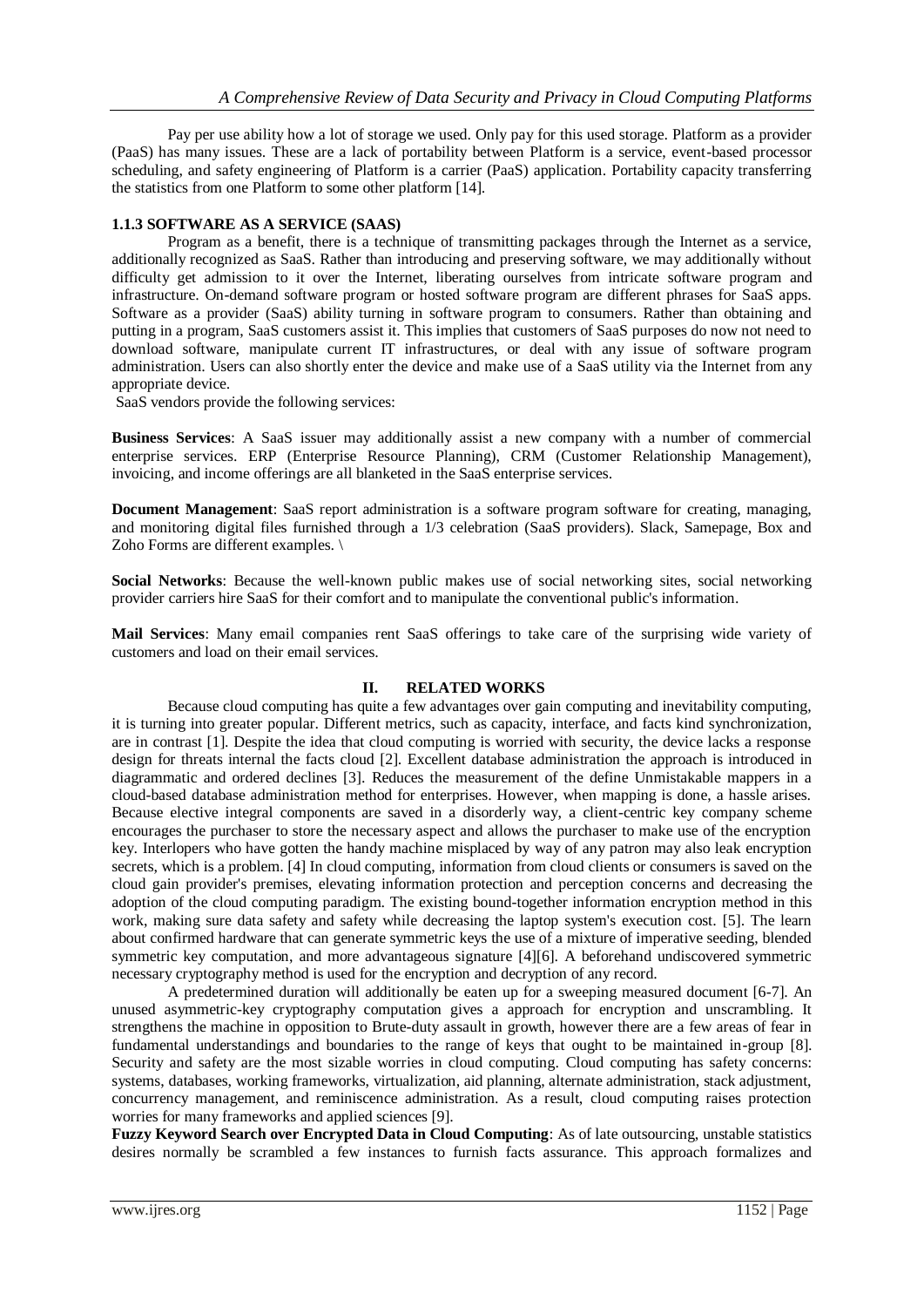comprehends the trouble of attaining enough fluffy watchword visibility over blended cloud statistics whilst retaining catchy security.

**Cloud Data Protection for Masses**: This find out about offers a modern-day cloud computing paradigm that emphasizes data affirmation as a benefit. PaaS is a set of safety primitives made public by way of a cloud platform that implements records safety and safety and gives proof of safety to facts owners, even when they are close to doubtlessly hacked or negative apps. Data assurance is done by means of the use of three primitives: get admission to control, key management, and logging. There's additionally an inspector who maintains tune of all the transactions internal the framework. At the closure of the process, the reviewer produces an audit record based totally on all the talks.

**Graphical User Authentication**: An Approach Based on Time Interims. In latest years, many graphical-based affirmation mechanisms have been presented. Although content-based passwords are the most frequently used for authentication, they are very prone to a number of attacks. Graphical methods are rising as a doable choice to typical affirmation tactics. We supply a visible way of verification in this learn about that makes use of photo preparations in addition to a new show of the time hole between successive clicks [10]. The patron ought to be mindful the aids and the time interval between the subsequent clicks. As a result, the advantages of following pictures methods are blended with the more protection furnished via the use of time interim. Compared to different current graphical verification techniques, the advised plot has a drastically large hidden phrase house [11]. The narrative is dynamic, safe, and very user-friendly.

#### **2.1 IAAS, PAAS, AND SAAS CLOUD MODELS 2.1.1 INFRASTRUCTURE AS A SERVICE (IAAS)**

Foundation as a Service (IAAS) is one of the three fundamental elements in cloud computing. Foundation as a Benefit may additionally be a type of cloud carrier that offers purchasers a second computing infrastructure that can be provisioned and overseen over the internet.[18] Infrastructure as a Benefit is basically referred to as the spine of the cloud computing framework. It's giving the virtualized hardware stage, or the Framework utilized in computing. When Foundation as a Benefit is used, it affords digital machines and servers. And it offers storage space, bandwidth, community connections, and load balancers [30]. In an IaaS provider model, a carrier or cloud company hosts infrastructure factors historically existing in the facts middle [18]. Scaling of bandwidth storage and reminiscence are typically included. The companies compete on the performance, supplying their costs for dynamic services. This IaaS can be bought with either a contract or a payas-you-go basis. There are many examples of IaaS carriers and products. IaaS merchandise are supplied by means of the three biggest cloud provider providers—Amazon internet service, Google, and Microsoft. In IaaS, Virtualization is utilized for integrating and breaking down property in a decent way to meet the ask for contracting aids from the cloud consumers. According to the creator, with the help of digital machines, the advantages dealer of cloud elements administrations to all customers and potential for rectifying the alternate adeptness [17].

**IaaS Advantages**: IaaS can be got with either a contract or a pay-as-you-go premise. One self-evident benefit of IaaS is that by no means obtained to buy equipment, introduce, or coordinate it. These offerings are given with the aid of the cloud, which saves agencies well worth an hour. That's why no requirement has to buy hardware, install, or coordinate it. It's simpler, speedier, and extra cost-efficient. The relief of Framework as a Benefit is really worth viability, pay-on-demand for utilities, versatility, vicinity independence, excess, and the safety of information, which is indispensable [19].

IaaS Risk: IaaS mannequin occasionally has a precise shortcoming. The protection of any provider run in the cloud depends on the safety of the cloud infrastructure. Against a compromised hypervisor, it is now not feasible to shield or shield a digital machine. Breaches regarding the infrastructure are a foremost immoderate safety issue past these dealing with ordinary servers. Sometimes, IaaS is extra steeply priced than different cloud levels as you want to take the complete hardware infrastructure on rent. Also, Organizations ought to grant an ample sum of coaching to their IT crew to create them recognizable with the administration of the complete infrastructure [22].

## **2.1.2 PLATFORM AS A SERVICE (PAAS)**

PaaS (Platform as a Service) is imparting platform and surroundings for builders to construct functions and administrations [23]. PaaS is the motion of workplaces fundamental to help the total lifecycle of growing and passing on purposes and agencies over a cloud system. It may additionally be a series of programming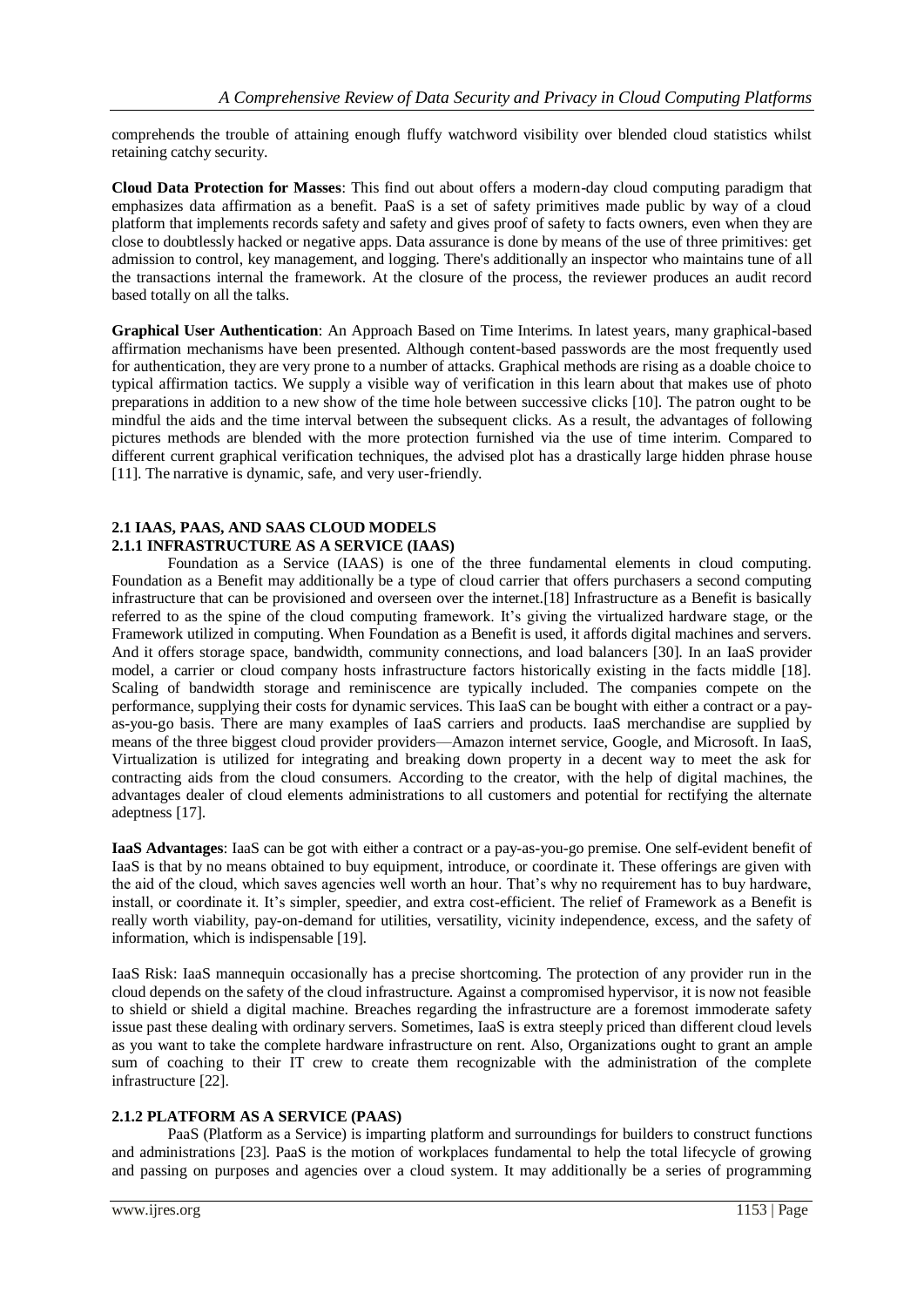languages and software and element techniques disobedient in this manner. The person or client does now not manipulate or manage the radical cloud system's servers, organization, working systems, or capacity, however they do have manage over the enlarged apps and perhaps the direction of motion setup. Application development, design, testing, encouraging, arrangement, team collaborations, capacity, net carrier integration, security, adaptability, country organization, and versioning are furnished through PaaS vendors [24]. Platform as a Service (PaaS) approves customers or clients to prolong over the cloud infrastructure and create apps the usage of the provider's programming languages and equipment [25]. In this model, the cloud provider companies supply a software improvement platform for the programmers. They additionally furnish a set of APIs for the programmers to enhance and begin their personalized applications. It is no longer indispensable to deploy improvement equipment on their nearby units [26]. Platform as a Service (PaaS) affords prebuilt utility substances such as Application Programmable Interface (API). Developers and programmers usually use it for constructing upper-level applications. The builders generate and installation utility offerings for the consumers. It is needless to function the OS and Databases manually [27].

The purchasers do not take care of the critical cloud framework counting arrange, capacity, working frameworks, and servers however have overseen the deployed applications. Case: Android like Google Play Store, Facebook.com, software administrations, and online gaming [28]. PaaS may want to be a cloud gain provider's facilitated foundation. Users normally get to PaaS choices internet browser. It can be delivered through private, open, or crossover clouds. With a personal cloud, PaaS is supplied as a laptop software or an equipment inside a client's firewall, through and giant in its on-premises information centre. With an open cloud in PaaS, the purchasers hold software program arrangement, whereas the dealer conveys all the important IT apparatuses to the traveller of the applications, counting systems, storage systems, databases, servers, and working frameworks.

With a hybrid cloud, PaaS presents a combo of the non-public and open sorts of cloud service. PaaS offers critical administrations such as Java development or software facilitating for an organization's complete IT infrastructure for pc application advancement. A few PaaS consist of utility plan, testing, refinement and sending, database integration, enhancement team collaboration, net gain integration, and facts security. As with different cloud computing administrations, the client's instalment for PaaS is on a per-use premise, with a few cloud suppliers charging a month-to-month rate forgetting to the organize.

**PaaS advantages**: The pinnacle focal factor of PaaS is that endeavours can fulfil the circumstance in which to construct and enlarge new functions barring spending time and cash on construction, Make, and maintenance. This will help to quicker increase and conveyance of applications, a large plus for organizations searching to obtain a combatant aspect or that necessity to set off end result to promote rapidly. PaaS additionally lets them take a look at the utilization of new dialects, databases, running systems, and different enhancement improvements rapidly due to the fact they do not want to improve the assisting basis for them.

**PaaS Risk**: PaaS ought to be a cloud-based benefit; it comes with several intuitive risks that different cloud choices have, such as statistics protection dangers. PaaS is based totally on the motivation to use frequent property such as structures and servers, so the safety risks comprise placing hazardous statistics into this circumstance and having their records stolen due to Unlawful get or assaults by way of programmers or different lousy individuals. With PaaS, ventures are indebted to gain suppliers constructing fantastic get to controls and different protection repast and methods into their infrastructures and operations. Ventures are too tried and authentic for providing their declare protection securities for their functions [29].

## **2.1.3 SOFTWARE AS A SERVICE (SAAS)**

Software as a carrier prototype is deployed to run in the back of the firewall in a Local vicinity community (LAN) or non-public laptop (PC) or laptop, and this is a" pay-as-you-go" model. In the SaaS model, the provider issuer presents functions associated to software program purposes and all the aspects required for its execution.

Using a lean customer interface like a net browser makes these functions available from extraordinary customer devices. Cloud infrastructure consists of networks, servers, working structures (Microsoft Windows, macOS, and Linux), storage or man or woman software capabilities, etc. The end-user does no longer have to manipulate or manage this cloud infrastructure [12]. There are many stop clients who are accepted customers of SaaS. For example, SaaS's merchandise and offerings are Google ecosystems like Gmail, Google Drive, and Google medical practitioner [16]. A PC application is facilitated on a farther server which is reachable via internet browser [13][15].

This software is managed from a central location, and utility customers don't want to fear about hardware or software program (update, patch, etc.). SaaS administrations include mail and workplace effectivity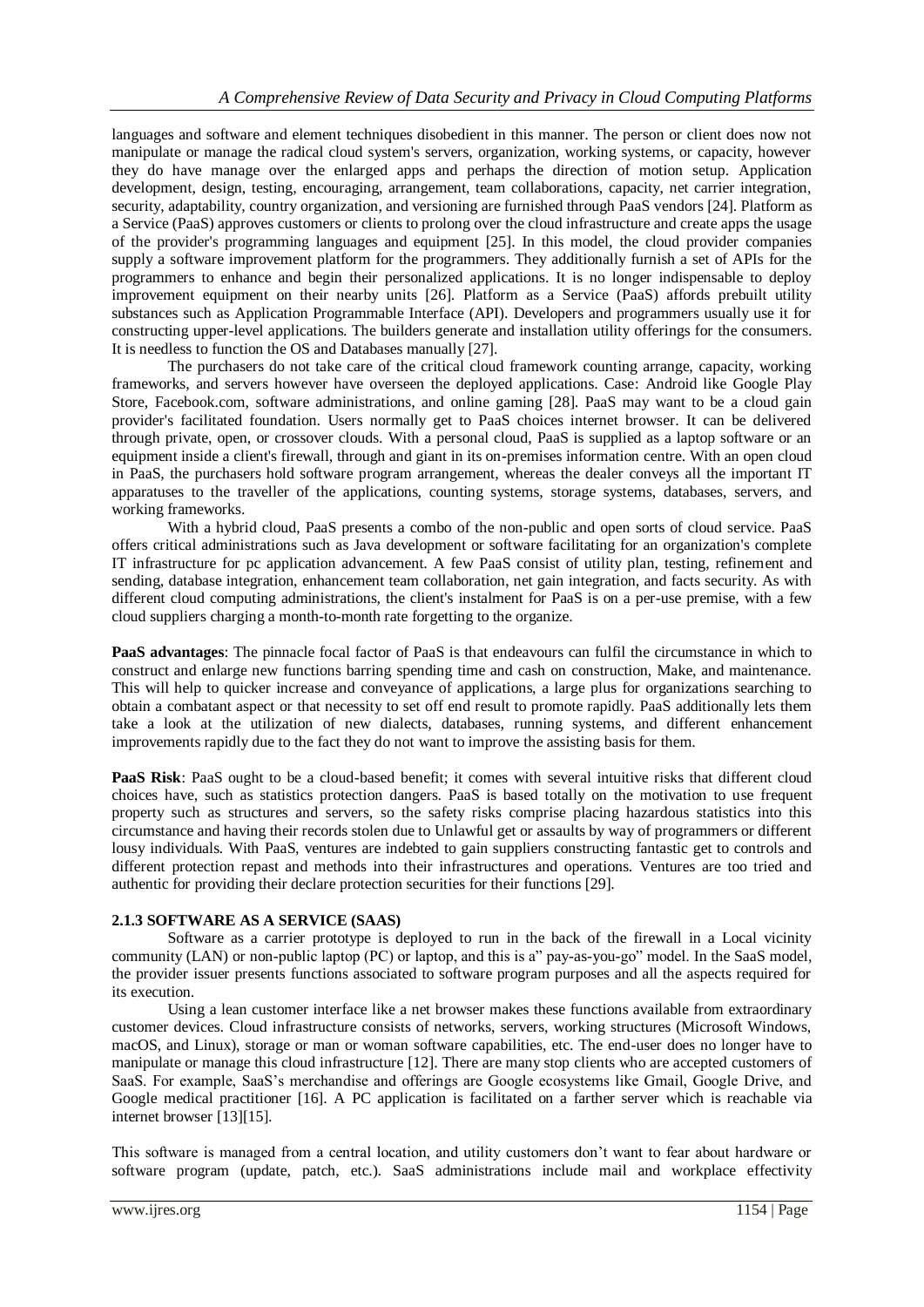applications, purchaser members of the family administration (CRM), project belongings arranging (ERP), etc. [13-14]. SaaS performs a vital position in security, and it affords consumer authentication and password verification.

**SaaS Advantages**: SaaS decreases the time went through on institution and setup. Moreover, it can shrink the issues. On the different hand, the whole aid fees are decreased as well. SAAS provider possesses the condition, and it is partitioning among all clients [20]. A SaaS software requirement is a browser and an online association. Compared with different typical commerce application installations from any region in the world, SaaS is greater handy than others. Another aspect is security, and SaaS offers the safety of the program.

**SaaS Risk**: SaaS demonstrates, in some cases, has a unique deficiency. The SaaS demonstration is based totally on net conveyance; if the net provider falls flat, the purchaser will be dispossessed get to their software program or information. Another factor is to get to administration, and the privateness of naive statistics may additionally be a sizeable judgment round cloud and facilitated administrations [21].



## **III. EXISTING METHODS**

SaaS should be an application association verified with the aid of a third-party dealer that builds functions on a cloud framework and makes them reachable to customers via the web. SaaS is the most frequent shape of cloud computing. The SaaS company oversees the whole thing from gear soundness to app functioning. Clients are now not reliable for something in this model; they, as it was, utilized packages to whole their errands. In this case, the patron software involvement is absolutely subordinate to the supplier. Using software as a gain appears appropriate for most businesses; however some downsides have to be considered. Here are some of the drawbacks of SaaS transformation - Instead of relying on nearby computer systems or far flung servers, cloud computing distributes processing over many allotted devices. The statistics centre's functioning is greater or much less same to that of the Internet. Businesses might also use this technique to switch resources. On-demand, most endeavours can also achieve to PCs and ability frameworks. Cloud computing has many excessive points, which includes complete size, virtualization, constantly high quality, adaptability, excessive flexibility, on-demand administrations, potential dangers, and so on [36].

## **3.1 DATA SECURITY ISSUES**

Data safety is nearly solely regarded judgment, privateness [39], and comfort. These three estimates are each correlated and limiting. The time period "information insight" refers to the truth that statistics in the cloud can't be balanced barring the users' permission. The protection of the users' facts is implied through secrecy. And for the reason that this expertise is irrevocable, it is impossible to share it with others. Clients with an availability license can also get entry to and use records from cloud organizations barring any restrictions.

#### **3.2 THE USERS' PRIVACY ISSUES**

The cloud benefit companies guarantee the customers' records safety below the cloud computing environment. Clients additionally have to be aware of which supplier's income from the cloud and whose users'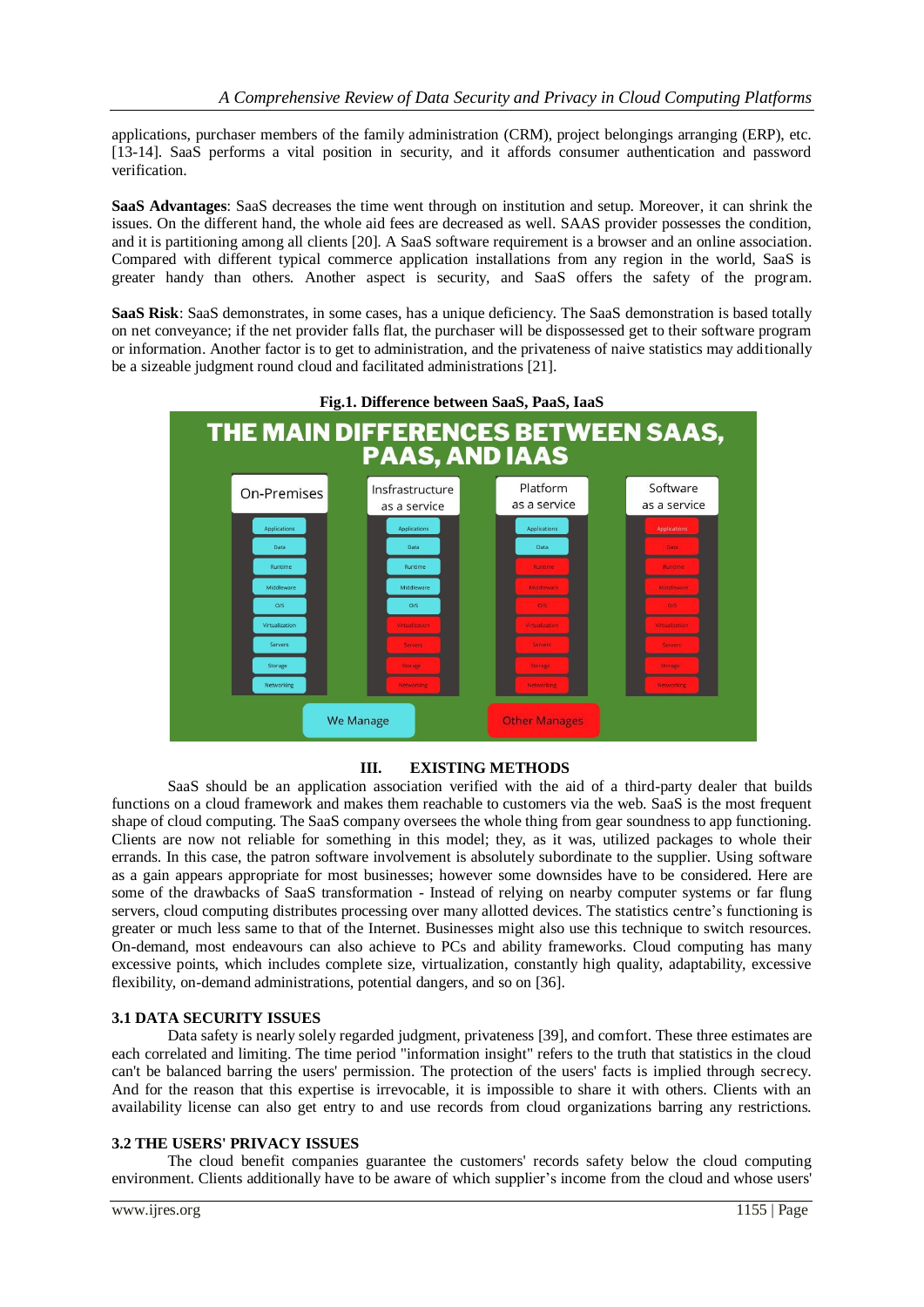records is protected. Users' information data is shattered or no longer smashed when they do now not use this gain supplier's cloud service. Once the cloud gain companies have the consumers' private information, the issuer fails to shield the facts adequately. Others might also be capable to steal this information. Clients are absolutely unprotected.

## **3.3 VIRTUALIZATION SECURITY ISSUES**

Plans to interact with different servers by virtualization which are developed as cloud computing livelihoods have moved away. When shared vulnerabilities happen between bodily and digital machines regarding the conversation channel, this can also be the reason many problems. The German legal guidelines are ineffective. Cloud computing applications, records streams, statistics administrations, and patron statistics come in a range of flavors in a number of areas and even nations. In addition, the statistics protection and felony problems of authorities manage are fraught with controversy. At the equal time, many customers' statistics property are now not copyrighted, and cloud administrations are saved in different nations. These worries can't be held responsible for a few linked clients due to a number of rules in a range of countries.

#### **3.4 LOSS OF CONTROL**

The supplier manages everything, making you subordinate to the vendor's capabilities. After you put your facts in a SaaS framework, you make certain that any person who does not work for you can—and will access your information. The as-it-where questions are who, when, and why. The simple expression to are looking for in phrases of advantages file is the "principle of slightest privilege," which suggests that, as it were, these representatives who need to have received data do have to get to it. It sounds basic; however it is individual amongst SaaS new companies, who often oversee data on the honour framework. Which SaaS dealer employees have gotten to my information? Beneath what occasions are the provider's representatives accredited to see my data.

How lots of my records is recorded for the look? Is my records ever shared with a third party without my unequivocal authorization? On the off risk that my statistics is shared, how is it anonymized? If your SaaS is free however upheld via publicizing, it implies the app dealer is both checking you are making use of the app to higher goal commercials at you, staring at you use the app to provide that utilization statistics to different promoters, or both. A few of these focusing on may also encompass greater than truthful how you make use of the app, however what records you save in it. Your SaaS phrases of gain ought to be expressed round what records and workout routines are followed, what viewpoints of the tracked facts are shared, whom that data is shared with, and, overall, how the observed facts is anonymized so your facts is not given out in an identifiable way [36].

## **3.5 LIMITED CUSTOMIZATION**

Diverse Free Program Merchants (ISV) see customization in various ways. A few sense it is integral and go the extra mile, whereas others make their SaaS object intensely configurable. It is up to the object administrators to require a preference as to what is configurable. Arrangement versus customization is an historic wrangle, and the reply is consistently situational. [37] Select the SaaS purposes that provide the closest match to your commerce prerequisites. It requires having an incredible appreciation of your requirements and a well-established preference machine to prioritize them. Decide which requirements are indispensable to your commerce and which ones are in truth excellent to have.

Rather than customizing SaaS functions till your consumers are fulfilled, your purchasers ought to be inclined to acquire the most splendid homes constructed into the arrangement. Thousands of corporations make use of several SaaS applications, so you need to inquire about is if your enterprise is one of the innumerable which have embraced as excellent homes. The fundamental method requires you to prioritize a few change requirements adequate to base your preference on them. The second strategy sees most different conditions as adaptable sufficient to be adjusted to whatever the chosen association offers. Changing these two methods requires profound exchange perception and dynamic collaboration between all the partners. Everybody desires to pass absent from the traditional wondering that commerce stipulations can also be blissful with the aid of constructing customizations. [38].

#### **3.6 CONFIDENTIALITY**

Cloud administrations have come to be a growingly conventional association to provide numerous administrations to clients. One of the SaaS administrations is a database as an advantage (DBaaS), in which the provider dealer offers a range of belongings such as software program and hardware and arranges for the purchasers to be in a position to manipulate and alter the database. In any case, the mistrustful provider controls the records and the execution of database questions. This deficiency of faith opens current safety problems and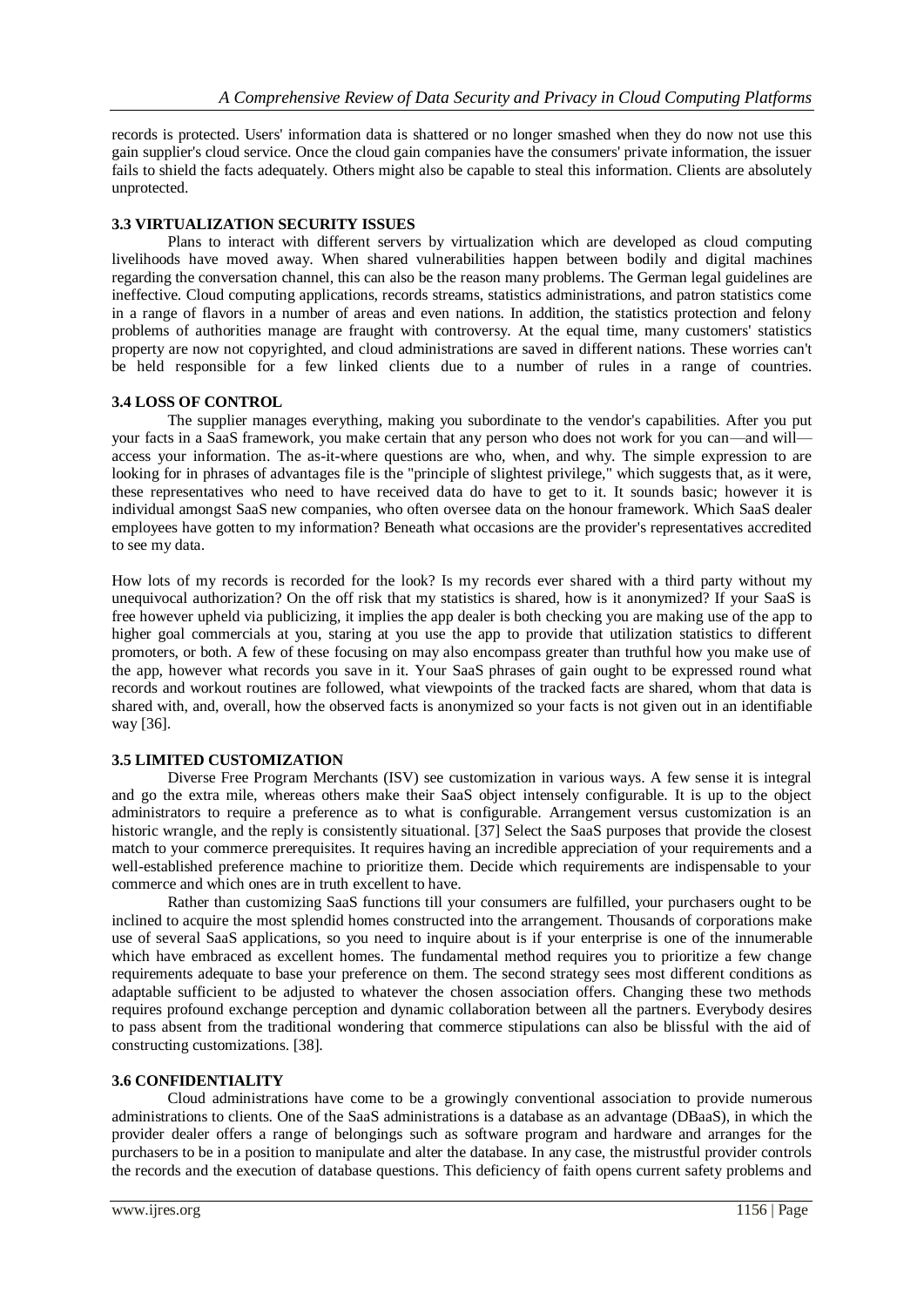serves as the most concept for our work. This find out about seems a define of special cryptographic algorithms which is primarily based on unique plans inside the outsourced database safety and inquiry authentication [38].

## **3.7 LIMITED RANGE OF APPLICATIONS**

The cloud gain provider has the utility and makes it available to customers by way of utilising the web. Presently, SaaS is turning into extra well-known, however it nevertheless has several purposes that do now not provide a facilitated platform. [37] We can also find out it essential to nevertheless have particular purposes on location, in most cases if our business enterprise relies upon on specific software arrangements. SaaS choices are nevertheless restrained manipulate over application parameters, deployment, checking out strategy, overhauls, etc. Overhauls received to be handy to all consumers at once. When working with an backyard SaaS provider to have several apps, capable to see, there may be an integration problem with the present in-house software. [36] The in-house APIs and records constructions would possibly now not be coordinated legitimately with the outdoor program. As a result, we ought to always operate compatibility assessments with all SaaS purposes for gold standard comes about.

## **3.8 CONNECTIVITY REQUIREMENT**

SaaS may additionally be a way of conveying application functions to the end-user over the internet seeing that the SaaS application is web-hosted, so we can't make use of these functions except an on-line connection. If the Web gain goes down or in case transportable people are in a lifeless Web zone, we may not have acquired to the software program or information [39]. A consumer is given asplendid component, and they have entire operational authority over the part. A cloud dice show indicates the diploma of safety closeness.

#### **IV. CONCLUSION**

Data safety has lengthy been a huge trouble in records technology. Because records is stored in quite a number places, even worldwide, it will become riskier in the cloud computing environment. The most frequent issues customers have concerning cloud technological know-how are records safety and privateness protection. There have been a variety of views on how to make use of cloud computing, however information protection and privateness safety are turning into extra quintessential as cloud computing applied sciences emerge as greater broadly used in government, industry, and business. Data protection and privateness are hardware and software program issues in cloud structure [31].

Cloud computing is a fantastically new technological know-how that has piqued the interest of each the company and tutorial communities. It affords internet-based services, letting clients use several apps' on-line offerings as an alternative than buying or putting in them on their computer systems [32]. The National Institute of Standards and Technology (NIST) defines cloud computing as a prototype for presenting useable, on-demand community get entry to a shared pool of programmable pc sources [33].

Cloud computing has numerous benefits, together with fee savings, quickly implementation, and improved accessibility. By providing several strategies stated in this article, countless researchers have contributed to the limit of information protection challenges in this arena. This learns about evaluations the literature on cloud computing facts protection and gives the results. There are, however, a host of sensible worries to be addressed. Data confidentiality is one of them. Data protection must be a difficulty for customers who desire to make use of cloud computing. This science wishes fabulous safety thoughts and practices to take care of person concerns. The majority of cloud provider customers, in accordance to [34], are involved that their statistics can also be utilized for different motives or transferred to different cloud carrier providers.

The person information desires to be blanketed and separated into a number of classes [35]:

i. Information gathered from pc devices; use information ii. Confidential information, such as fitness or financial institution account information. iii. Personally identifiable facts (PII) is statistics that may also be used to pick out a person. iv. Unique machine IDs; information can be traced again to a particular device, such as IP addresses.

Cloud computing can be regarded a new computing paradigm that offers affordable on-demand services. The three most typical and in many instances utilized carrier models in the cloud paradigm are a software program as a provider (SaaS), platform as a provider (PaaS), and infrastructure as a carrier (IaaS) (IaaS). A cloud provider company distributes software program and related facts that clients may additionally get right of entry to by using internet browsers below SaaS. PaaS is a provider paradigm in which a enterprise offers customers with a series of software program purposes that enable them to do unique tasks. In IaaS, the cloud carrier issuer elements buyers with digital computer systems and storage to permit them to make bigger their corporation capabilities. Cloud computing is a promising and unexpectedly evolving technological know-how for future IT applications. Data safety and privateness troubles are enormous impediments to cloud computing's quick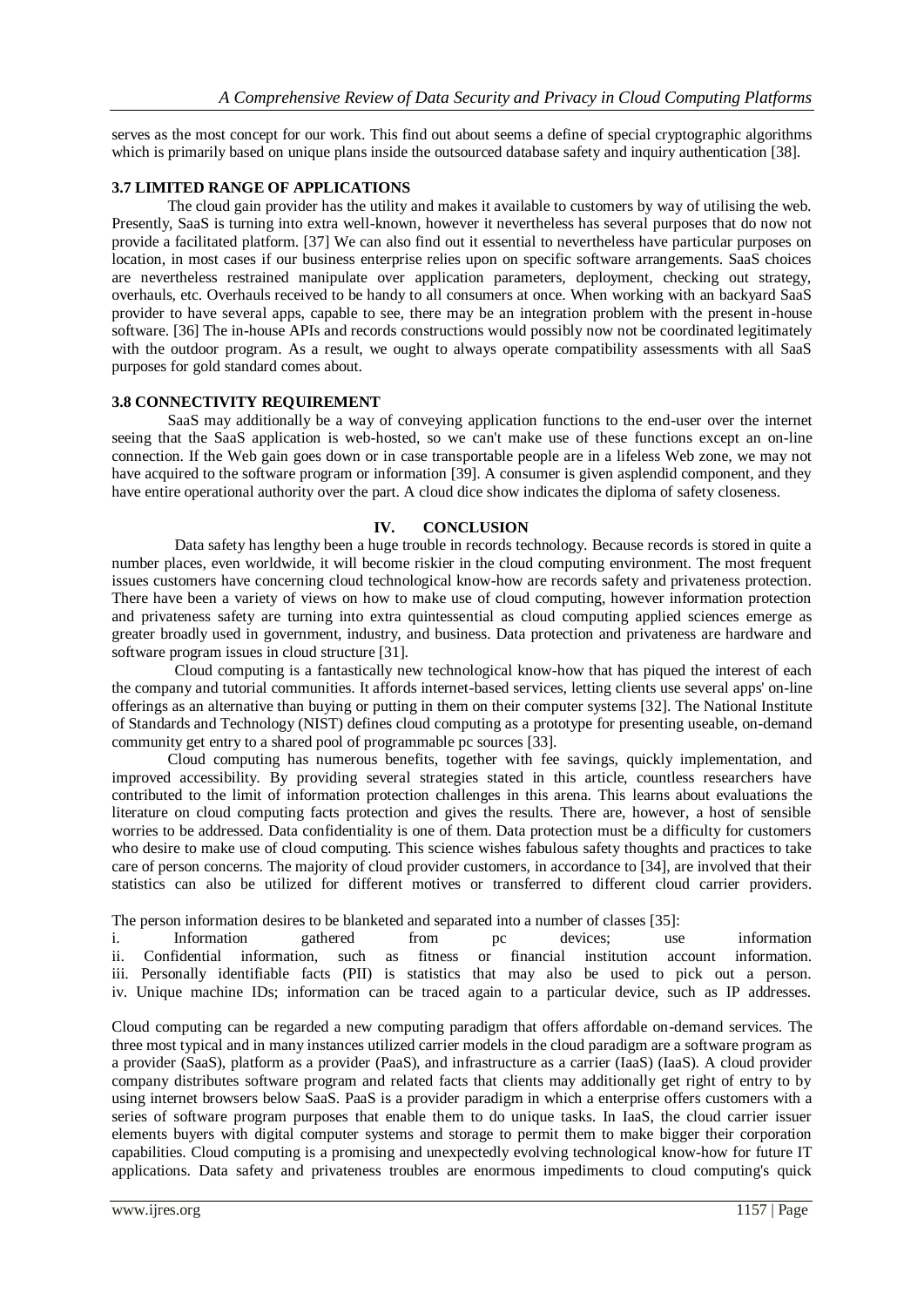growth. Reduced statistics storage and processing expenses are quintessential for each and every company, and records and data evaluation is one of the most crucial roles in any company's decision-making process. Consequently, no enterprise will go its statistics or facts to the cloud except cloud carrier vendors and customers have set up confidence. Researchers have introduced many statistics safety techniques and completed the most giant diploma of information safety in the cloud. However, many gaps nonetheless want to be addressed for these strategies to be greater successful. More work is required in this problem to make cloud computing applicable to cloud carrier consumers. To create self-belief between cloud provider companies and customers, this article regarded at a range of information protection and privateness options for statistics safety in cloud computing environments, emphasizing information storage and utilization in the cloud. Even though our evaluation regarded into the matter, similarly, learn about is required to lower back up the conclusions. Another long-term goal is to discover several safety troubles in the cloud computing surroundings and strengthen a protection prototype based totally on encryption technology. Other protection challenges in the cloud computing surroundings and the introduction of a protection prototype for facts concealment in cloud computing the use of encryption techniques will be studied in the future.

#### **REFERENCES**

- [1]. W.K.Chan, Lijun Mei, T.HTse : "A Tale of Clouds- Paradigm Comparisons and Some Thoughts on Research Issues", IEEE Asia-Pacific Services Computing Confer- encepg: 464-469 2008.
- [2]. Siani Pearson, Yun Shen and Miranda Mowbray: "A Privacy Manager for Cloud Computing", HP Labs, Long Down Avenue, Stoke Gifford, Bristol BS34 8QZ, UK.
- [3]. Dean J. Ghemawat S.: "Map Reduce: Simplified data processing on large clusters" in Communications of the ACM, Vol. 51, No. 1 2008.
- [4]. ICICES2014 S.A.Engineering College, Chennai, Tamil Nadu, India, Mr. Krunal Patel M.Tech CSE-SCSE Vel- lore Institute of Technology Vellore India, Prof. Sendhil Kumar K.S Assistant Professor(Sr)- SCSE Vellore In- stitute of Technology Vellore India, Mr. Navneet Singh, Mr.Kushang Parikh M.Tech CSE-SCSE Vellore Institute of Technology Vellore India, Dr.Jaisankar N. Professor SCSE Vellore Institute of Technology Vellore India.: "Data Security and Privacy using Data Partition and Centric key management in Cloud".
- [5]. Dharmendra S. Raghuwanshi Cloud Security Group Centre for development of advanced computing, Chennai, India E-mail: dharmendrar@cdac.in, M.R.Rajagopalan Cloud Computing Group Centre for development of advanced computing, Chennai, India E-mail: mrambi53@gmail.com.: "MS2: Practical Data Privacy and Security Framework for Data at Rest in Cloud".
- [6]. Wu Suyan, Li wenbo and Hu Xiangyi.: "Study of Digital Signature with Encryption Based on Combined Symmetric Key", 2009 IEEE.
- [7]. Dripto Chatterjee, Joyshree Nath, Suvadeep Dasgupta and AsokeNath.:"A new Symmetric key Cryptography Algorithm using extended MSA method: DJSA symmet- ric key algorithm", 2011 IEEE.
- [8]. ThongponTeerakanok and SinchaiKamolphiwong.: "Accelerating Asymmetric-Key Cryptography using Parallel-key Cryptographic Algorithm (PCA)", 2009 IEEE.
- [9]. Sunumol Cherian, Kavitha Murukezhan Department of computer Science, Vedavyasa Institute of Technology, Calicut \*\* Head of computer science De- partment, Vedavyasa Institute of Technology.: "Providing Data Protection as a Service in Cloud Computing", International Journal of Scientific and Research Publi- cations, Volume 3, Issue 6, June 2013 1 ISSN 2250- 3153.
- [10]. Aejaz Ahmad Dar,School of Engineering and Technology, Islamic University of Science and Technology, Awantipora, Jammu and Kashmir, India: "Cloud Computing-Positive Impacts and Challenges in Business Perspective".
- 
- [11]. https://scholarworks.wmich.edu/cgi/viewcontent.cgi? article=1932context=masters theses [12]. Mohammad Sarosh Umar1, Mohammad Qasim Rafiq2 and Juned Ahmad Ansari3 Department of Computer Engineeing Aligarh Muslim University Aligarh, India.: "Graphical User Authentication: A Time Interval Based Approach".
- [13]. Z. Gilani, A. Salam, and S. UlHaq.: "Deploying and managing a cloud infrastructure: real world skills for the ComTIA cloud+ certification and beyond," Wiley, Jan. 2015.
- [14]. S. Subashini and V. Kavitha.: "A survey on security issues in service delivery models of cloud computing," J. Netw. Comput. Appl., vol. 34(1), Jan.2011, pp. 1–11.
- [15]. L. Wei et al.: "Security and privacy for storage and computation in cloud computing," Inf. Sci. (Ny).,vol. 258, pp. 371386, Feb. 2014.
- [16]. https://www.researchgate.net/publication/341979640 Cloud Computing Security Challenges
- [17]. F. Howell and R. Mcnab. SimJava: A discrete event simulation library for java. In Proceedings of the first International Conference on Web-Based Modeling and Simulation, 1998.
- [18]. R. Buyya, C. S. Yeo, and S. Venugopal. Marketoriented cloud computing: Vision, hype, and reality for delivering IT services a s computing utilities. In Proceedings of the 10th IEEE International Conference on High Performance Computing and Communications, 2008
- [19]. https://wheelhouse.solutions/what-are-the-advantages- of-infrastructure-as-a-service/
- [20]. https://www.ibm.com/cloud/blog/top-5-advantages-of- software-as-a-service
- [21]. https://www.nibusinessinfo.co.uk/content/advantages-and-disadvantages-software-servicesaas
- [22]. https://www.rswebsols.com/tutorials/softwaretutorials/saas-paas-iaas-advantagesdisadvantagescomparison
- [23]. https://www.guru99.com/cloud-computing-for-beginners.html
- [24]. M. Carroll, A. van der Merwe and P. Kotzé, "Secure cloud computing: Benefits, risks and controls," 2011 Information Security for South Africa, 2011, pp. 1-9, doi: 10.1109/ISSA.2011.6027519.
- [25]. https://www.sciencedirect.com/science/article/pii/S0167739X10002554
- [26]. http://citeseerx.ist.psu.edu/viewdoc/download?doi=10.1.1.640.1140rep=rep1type=pdf
- [27]. Lawrence, Dr. L. Arockiam& Donald, A. Cecil & Oli, S.. (2013). Mobile Cloud Security Issues and Challenges: A Perspective. International Journal of Engineering and Innovative Technology. 3. 401-406.
- [28]. M. Arfan, "Mobile cloud computing security using cryptographic hash function algorithm," 2016 3rd International Conference on Information Technology, Computer, and Electrical Engineering (ICITACEE), 2016, pp. 1-5, doi: 10.1109/ICITACEE.2016.7892480.